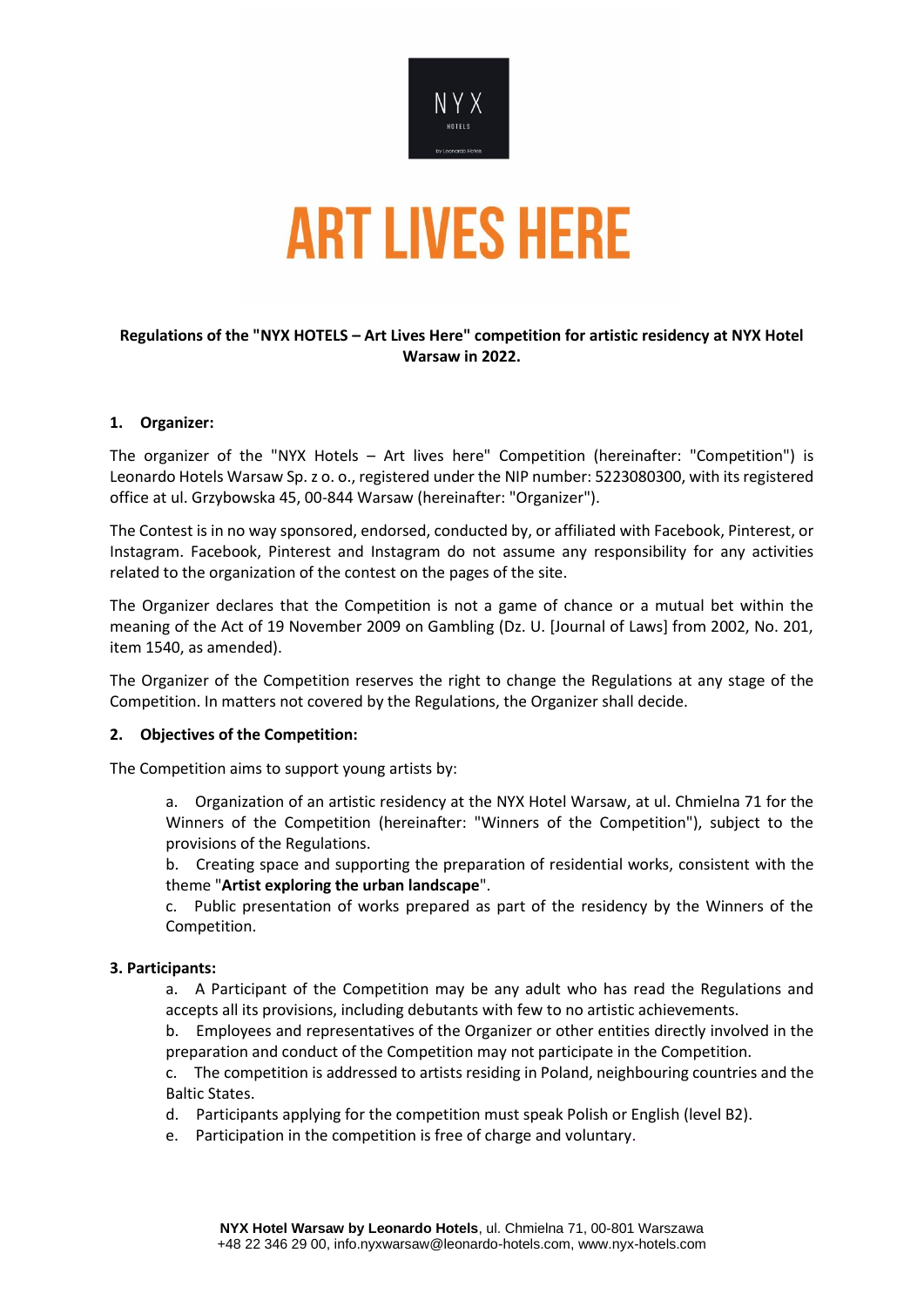

## **4. Applications:**

**4.1.** Individuals participating in the competition are obliged from June 1st to July 3rd, 2022, to:

- a. Read and accept the Regulations.
- b. Download from the website<https://www.nyx-hotels.com/art-at-nyx> and then send the via e-mail to: [artatnyx@leonardo-hotels.com](mailto:artatnyx@leonardo-hotels.com) completed application form together with the GDPR clause, which must provide in particular: name and surname, e-mail address, contact phone number, and a statement of consent to the processing of personal data for the purposes of the Competition, a statement that none of the submitted competition entries currently participate in any other competition.
- c. Confirm in the application form that they have read, accepted and committed to comply with the Regulations.
- d. Send a digitized version of 3 of their own works to the e-mail addres[s artatnyx@leonardo](mailto:artatnyx@leonardo-hotels.com)[hotels.com](mailto:artatnyx@leonardo-hotels.com) and post them on the Pinterest profile: [https://www.pinterest.de/leonardo\\_hotels/nyx-warsaw-art-lives-here/](https://www.pinterest.de/leonardo_hotels/nyx-warsaw-art-lives-here/)
- e. The Participant applying for the competition simultaneously grants the Organizer the free, irrevocable, worldwide, transferrable rights to use and publish the digitized versions of the works submitted with the application for the Competition in all forms to promote the Competition and the Organizer in connection with the Competition (e.g., websites or social media posts about the Competition, press release, etc.).
- **4.2.** Forms of art accepted in the competition applications: painting, drawing, sculpture, photography.
	- a. Submitted works should be described with: the title of the work, name and surname of the author, art form, and contact e-mail address.
	- b. Competition works to which third parties have the copyright to will not be accepted.
	- c. The Participant declares that the submitted works and works prepared during the residency are their original works and fulfil the definition of work within the meaning of the Act on Copyright and Related Rights. If the works are not authored by the Participant, the Participant will be obliged to return the benefits received and repair the damage.
	- d. The Participant declares that they are entitled to economic copyrights, which as part of participation in the Competition they dispose of for the benefit of the Organizer, authorizing the Organizer as detailed in these Regulations. to free use of the work in all fields of exploitation. The Participant will be obliged to conclude an appropriate agreement with the Organizer regarding the granting of a free license to use the works.
	- e. The Participant declares that the works submitted in the Competition are not currently submitted in any other competition.
	- f. It is unacceptable for the Participant to submit an Entry containing content contrary to the law or violating the rights or personal rights of third parties.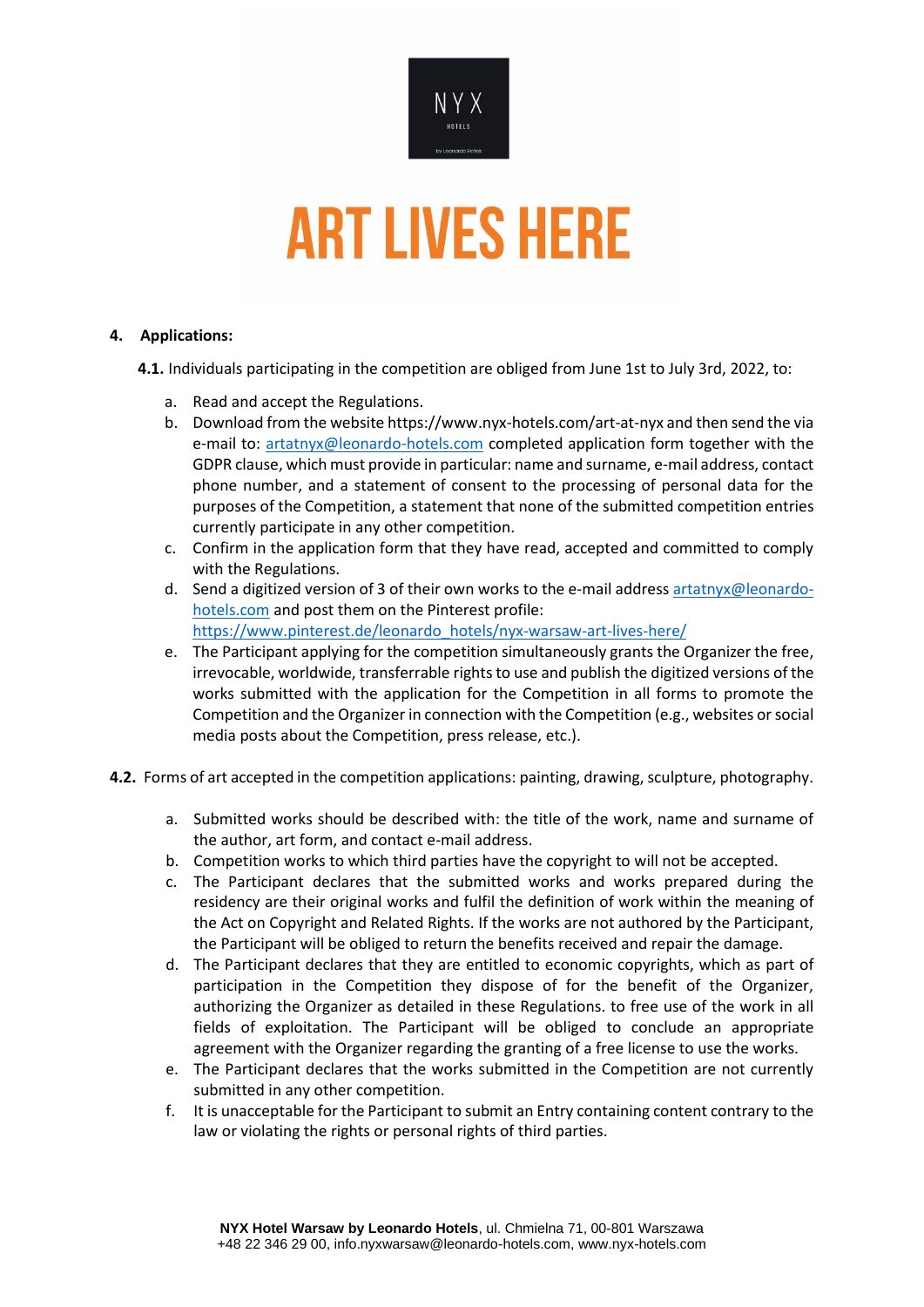

g. The Organizer reserves the right to reject Competition Applications from a Participant who does not meet the conditions set out in the Regulations, as well as the possibility of rejecting Competition Applications that do not meet the conditions indicated in the Regulations.

## **5. Winners of the Competition**

- a. A The Competition Jury will select three Winners of the Competition from among the correctly submitted applications by June 23, 2022.
- b. The Competition Jury will select additional 6 artists, among which the 4th Competition Winner will be selected via social media. The choice will be made via the Instagram account of NYX Hotel Warsaw. The author whose works within the allotted time (3 weeks from the date of publication) will receive the highest number of likes – will receive an invitation to the competition as the 4th finalist.
- c. Profiles of the Winners of the competition will be posted on the website of the organizer <https://www.nyx-hotels.com/art-at-nyx> as well as on traditional and social media.
- d. The Winners undertake to conclude an appropriate agreement with the Organizer regarding the free transfer / granting of licenses for the use of works as well as to agree to the free use of their image in social media and press.

### **6. The Competition Jury**

- a. The selection of the Winners of the Competition and The Awarded Artists will belong to the Competition Jury appointed by the organizer.
- b. The Organizer announces the composition of the Jury once for the purposes of a given edition of the competition. With subsequent editions, the composition may change.
- c. The Organizer reserves the right to change the composition of the Jury during the Competition without giving reasons.
- d. The Organizer appoints the Jury composed of:
	- Jacek Sosnowski
	- Mariusz Waras
	- Marta Kołakowska
	- Iris Barak
	- Marcin Władyka
	- Paulina Kołodziejczyk
- e. The Organizer declares that the Competition Jury is guaranteed complete independence in making decisions regarding the selection of the Winners of the Competition. The selection of the Jury is final and not subject to appeal.

### **7. Course of residency**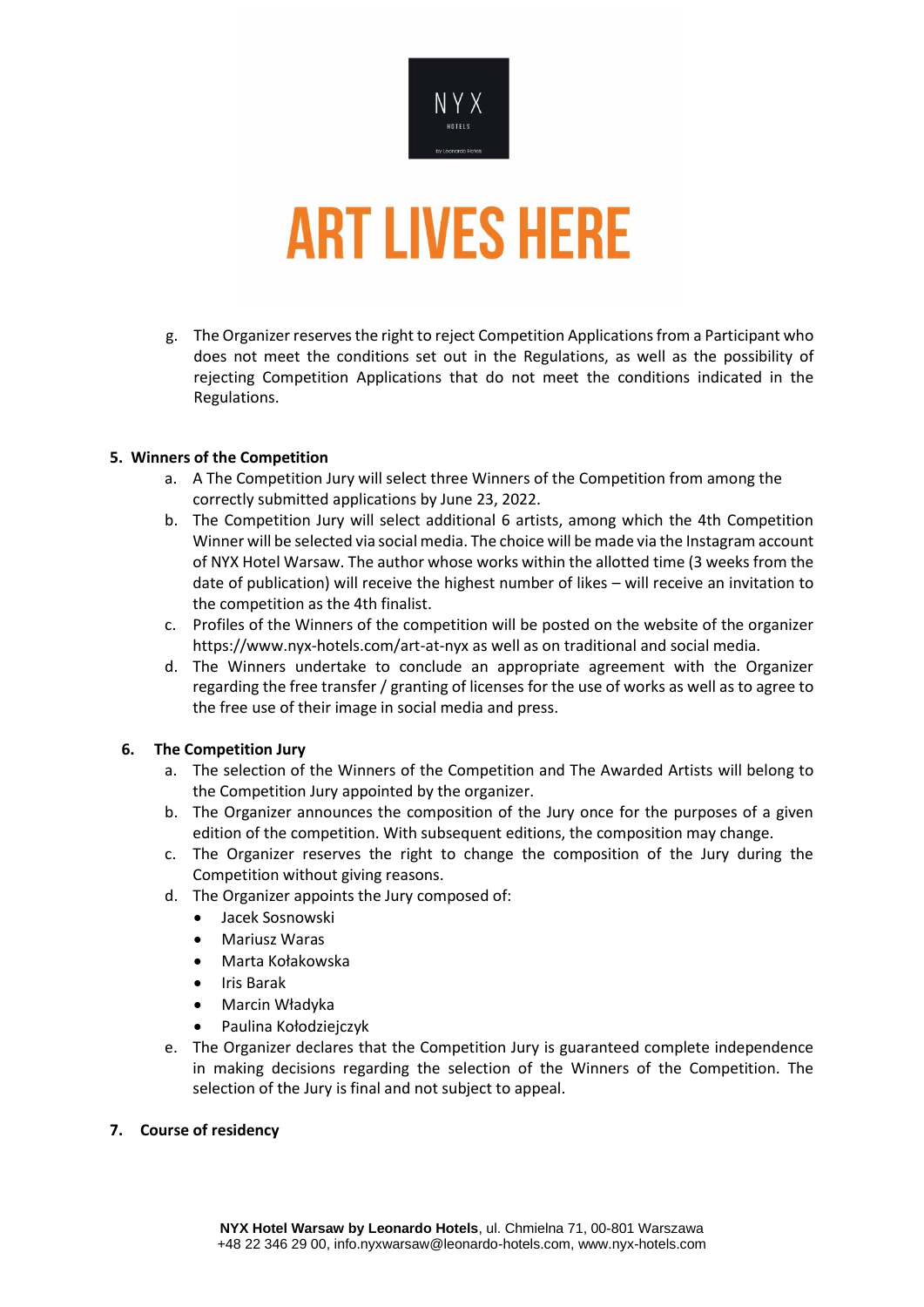

- a. The Winners of the Competition will be invited to a 3-week residency at the NYX Hotel Warsaw, at ul. Chmielna 71 in Warsaw.
- b. The Winners are provided with accommodation, meals (breakfast, dinner), and access to an art studio prepared in one of the hotel rooms.
- c. During the residency, each of the Winners will prepare at least 1 work in the technique of painting, drawing, sculpture or photography, consistent with the theme: "Artist exploring the urban landscape".
- d. During residency, the Winners will be asked to provide written, audio or video statements – to promote the competition and the organizer. The Organizer is granted the transferable license to use such statements and recordings for the promotion of the Competition and the Organizer.
- e. The winners taking part in the residency grant the Organizer the free, irrevocable, worldwide, transferrable rights to use and publish the digitized versions of the works prepared during the residency, in all forms to promote the Competition and the Organizer in connection with the Competition (e.g., websites or social media posts about the Competition, press release, etc.).

# **8. End of the competition**

- a. After the residencies, all works created during the competition will be posted on the social media channels of the NYX Hotel. The work that gets the most likes on the channels will be purchased by the organizer and placed within the NYX hotel.
- b. On 21 September 2022, an exhibition will be organized, during which all works created during 4 residencies will be presented.
- c. During the exhibition, the result of Internet users' voting for the work, which will be purchased (including all rights thereto) by the Organizer for an amount not exceeding PLN 3,000, will be announced.
- d. The prize in the competition is understood as covering by the organizer the cost of a 3 week residency with food and providing the necessary materials for the creation of the work. The average price equivalent for each participant is PLN 15,000.

# **9. Schedule**

The competition will be conducted according to the following schedule

**25.05.2022** - Inauguration of the project. Launching the website ta[b https://www.nyx-hotels.com/art](https://www.nyx-hotels.com/art-at-nyx)[at-nyx](https://www.nyx-hotels.com/art-at-nyx) Announcement of the Competition on the website in traditional and social media.

**June 1st – July 3rd 2022** - Open Call for applications. Sending a scan of a signed statement to an e-mail address [artatnyx@leonardo-hotels.com](mailto:artatnyx@leonardo-hotels.com) and posting 3 selected works on the Pinterest profile [https://www.pinterest.de/leonardo\\_hotels/nyx-warsaw-art-lives-here/](https://www.pinterest.de/leonardo_hotels/nyx-warsaw-art-lives-here/)